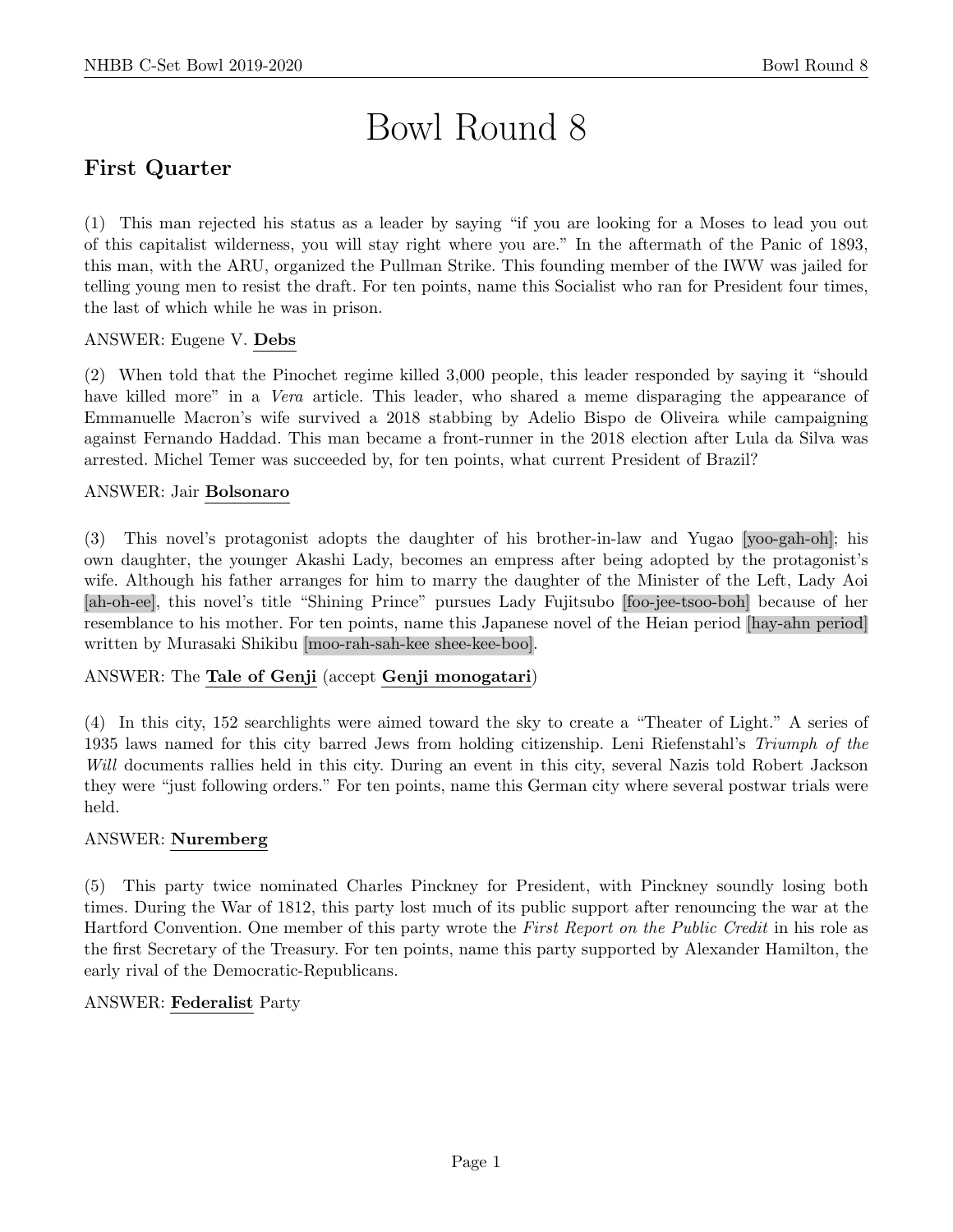(6) A rebellious general established a ruling dynasty in this empire after winning the Battle of Anfao. Ibn al-Mukhtar chronicled the early monarchs of this empire in his Tarikh al-fattash. The Dendi Kingdom formed out of the collapse of this empire. At the Battle of Tondibi, this empire launched a stampede of cattle in a failed attempt to defeat Judar Pasha's Moroccan forces. Askia Muhammad led, for ten points, what rival of Mali, a West African empire led from Gao?

# ANSWER: Songhai (accept Songhay)

(7) Production of these works was suspended during World War II until 1944, when the Allies requested a reprint of its 1939 French issue for its highly detailed maps. This publication ignored Los Angeles for a decade until 2019, when it released an updated California edition; that work cited seven locations, including The French Laundry by Thomas Keller, as "worth a special detour," its highest rating. For ten points, name this red-covered guide that awards up to three stars to exceptional restaurants and was originally intended to increase sales for its namesake tire company.

# ANSWER: Michelin Guide(s)

(8) In the Observatory Affair, this man was accused of staging an assassination attempt against himself in a publicity stunt. This man removed his country's death penalty through the Badinter Act. Operation Satanique, the 1985 bombing of the Greenpeace vessel Rainbow Warrior, was authorized by this man. This leader shared power in a cohabitation agreement with his successor, Jacques Chirac. For ten points, name this Socialist President of France.

#### ANSWER: Francois Mitterand

(9) This legislation was opposed by the "Stop Taking Our Privileges" campaign organized by Phyllis Schlafly. A version of this legislation was brought to Congress in 1923 by Alice Paul and Crystal Eastman. In 1975, this amendment stalled after only 35 of the required 38 states ratified it. For ten points, name this failed 1970s amendment meant to give equal legal rights to both sexes in the United States.

# ANSWER: Equal Rights Amendment (accept ERA)

(10) The Gotjawal Forest is located in this country on an island where government forces killed tens of thousands of people in the late 1940s to suppress a communist uprising. This country's Chemulpo Bay was the site of the opening shots of the Russo-Japanese War. The Jeju Uprising took place in this country, where American forces landed at Incheon in 1950 to launch an offensive against its northern neighbor. For ten points, name this Asian country on the southern side of a demilitarized zone, whose capital is Seoul.

ANSWER: South Korea (accept Republic of Korea; accept Hanguk or Taehan-minguk; prompt on "Korea"; do not accept North Korea or Democratic People's Republic of Korea)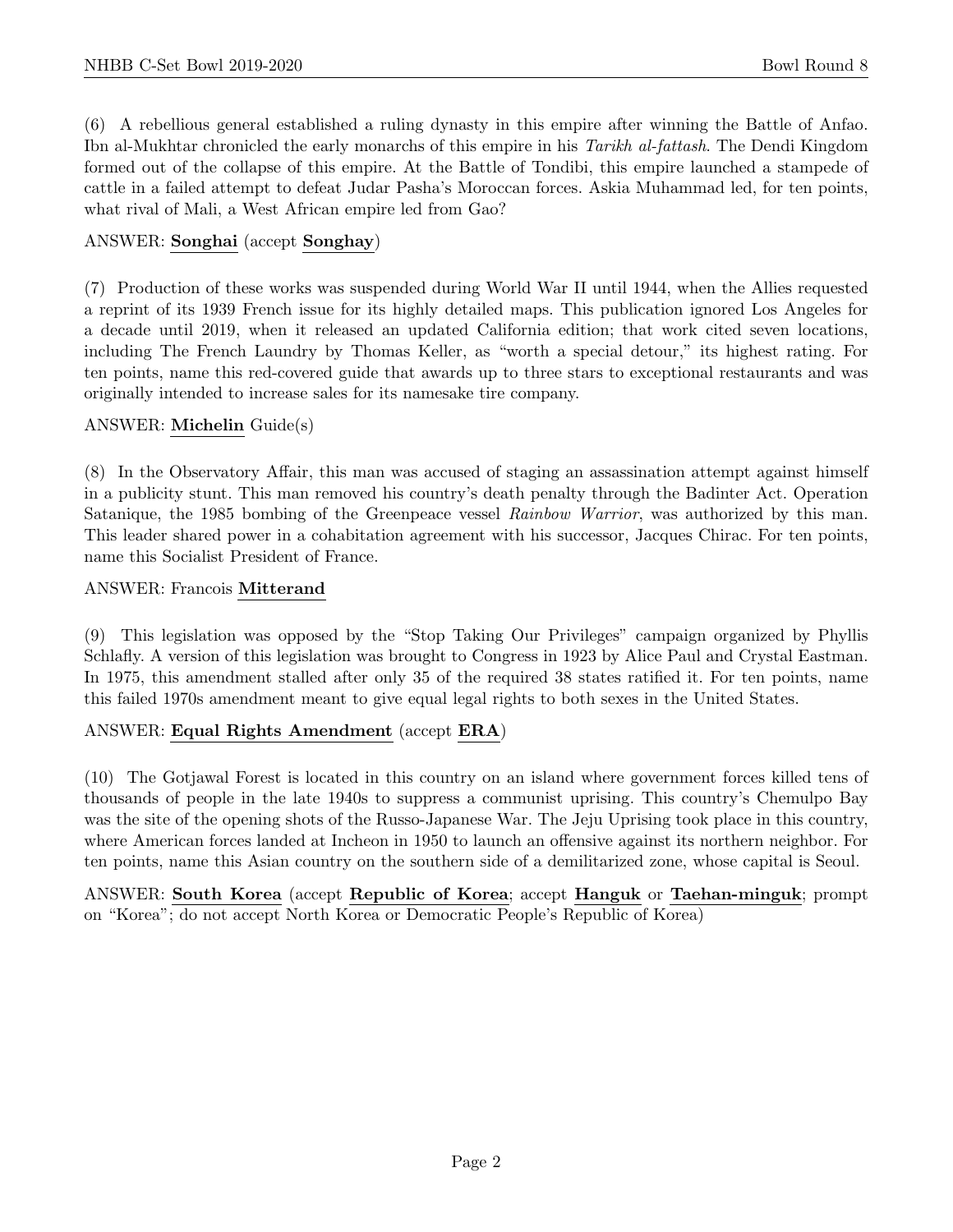# Second Quarter

(1) During this conflict, 16 inmates at Rawson Penitentiary were killed in the Trelew Massacre. A series of kidnappings during this conflict was called the Night of the Pencils. Near the end of this conflict, the National Reorganization Process seized control of the country. The Casa Rosada was bombed during this conflict as part as massive unrest in Buenos Aires. For ten points, name this 1974 to 1983 conflict between Marxist and Peronist factions in Argentina.

# ANSWER: Dirty War

BONUS: During the Dirty War, grandmothers gathered in this main square in Buenos Aires to protest the disappearances of their relatives.

# ANSWER: Plaza de Mayo (accept May Square

(2) This faith's goddess Erzulie, a spirit most associated with love and beauty, is said to protect its gay and lesbian members. A rattle called an *asson* is often used by *houngans* and *mambos* in this faith. St. Anthony the Hermit, a sixth century monk from France, is often compared to this faith's Papa Legba, one of its Loa spirits. For ten points, name this syncretic faith, prominent in Haiti and Louisiana, that is commonly associated with a namesake "doll."

# ANSWER: Voodoo (accept Vodou or Vodoun)

BONUS: Voodoo developed in Haiti during its time as this French colony, which existed from 1659 to 1804.

# ANSWER: Saint-Domingue

(3) This colony's economy boomed thanks to Eliza Lucas Pinckney's indigo plantations. Blackbeard once blockaded and ransomed this colony's capital for a chest of medicine. In this colony, a man named Cato led America's largest slave revolt, the Stono Rebellion. British forces withdrew from this colony after defeats at the Battles of King's Mountain and Cowpens. For ten points, name this American colony governed from Charleston.

# ANSWER: South Carolina

BONUS: During the American Revolution, British forces gained control of South Carolina after this decisive 1780 battle, which ended the military career of Horatio Gates.

# ANSWER: Battle of Camden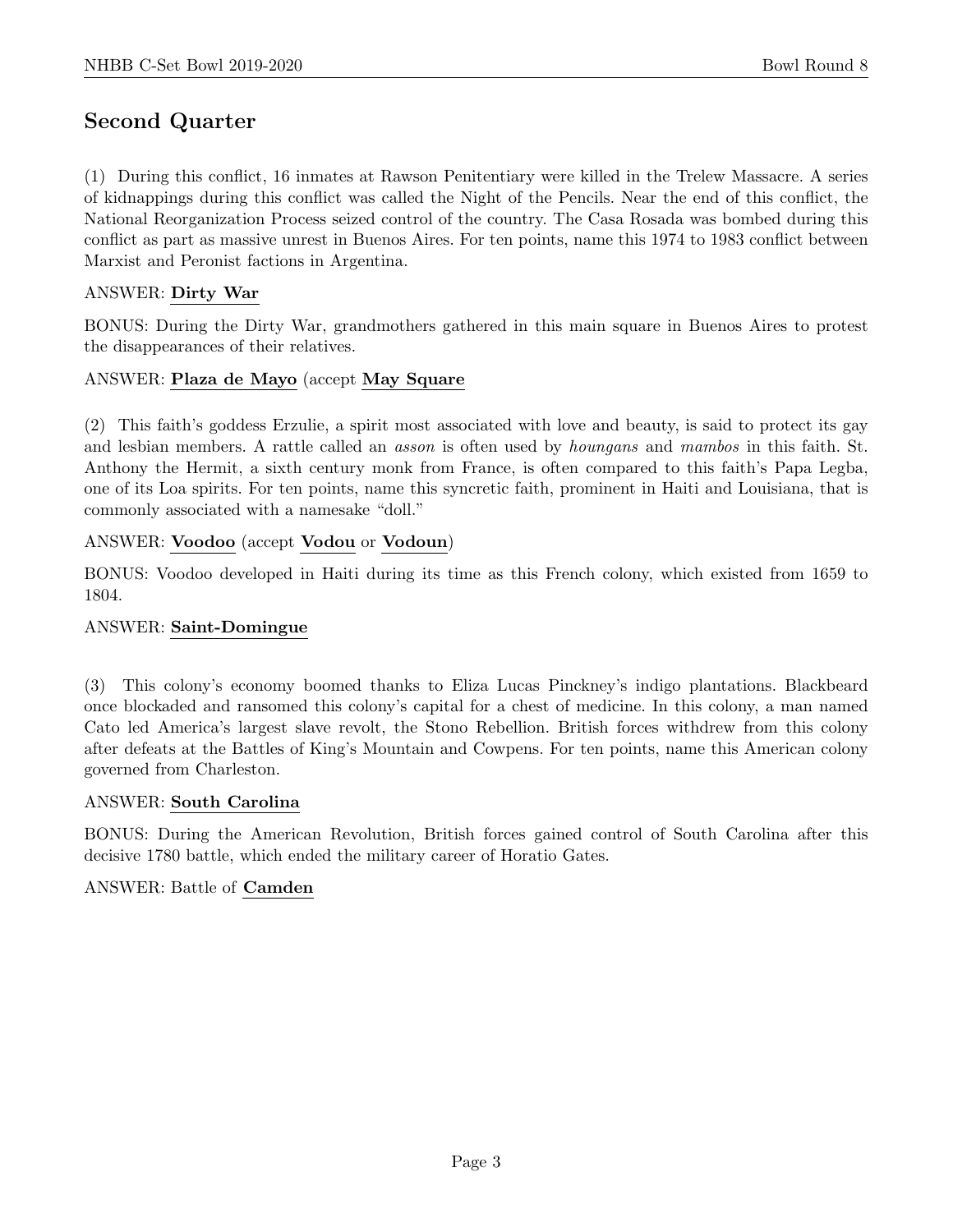(4) The political structure of this city was weakened by Ferdinand I who carried out his "Blood Judgment," killing many of its leaders and putting it under direct imperial control. Social Democrats in this city launched the July Revolt, which led to the rise of the Heimwehr. After his success at the Battle of Mohacs [moh-hotch], Suleiman the Magnificent spearheaded an effort to capture this city in 1529. For ten points, name this city, the target of two Ottoman sieges, the center of Hapsburg Austria.

# ANSWER: Vienna (accept Wien)

BONUS: One of the Ottoman sieges of Vienna was countered by these Polish cavalry units originally comprised of exiled Serbians.

#### ANSWER: Winged Hussars (accept Polish Hussars)

(5) In the aftermath of this event, four people, including George Engel, sang La Marseillaise as they walked to the gallows. August Spies and Samuel Fielden gave speeches during this event which was interrupted, possibly by secret Pinkerton agents. The Second International created International Workers" Day to commemorate this event. During this event, hundreds of workers, striking for an 8-hour work day, were wounded by a dynamite bomb. For ten points, name this 1886 labor riot in a namesake Chicago square.

#### ANSWER: Haymarket Square Riot

BONUS: The Haymarket Square Riot heavily damaged the reputation of this labor union founded by Uriah Smith Stephens.

#### ANSWER: Knights of Labor (accept Noble and Holy Order of the Knights of Labor)

(6) This state contains a clonal colony of quaking aspen called Pando that is the heaviest known organism. In 1970, Robert Smithson built a 1,500 foot long earthwork sculpture titled Spiral Jetty in this state's largest body of water. Paiute [PIE-yoot] Indians killed members of a wagon train in the Mountain Meadows Massacre in what is now this state. The Bonneville Salt Flats and the largest saltwater lake in the Western Hemisphere are located in, for ten points, what western US state that earned its statehood after reforms by its Mormon settlers?

#### ANSWER: Utah

BONUS: This southwest Utah national park, which contains the Kolob Arch and the Virgin River, was given a biblical name by Mormon settlers.

#### ANSWER: Zion National Park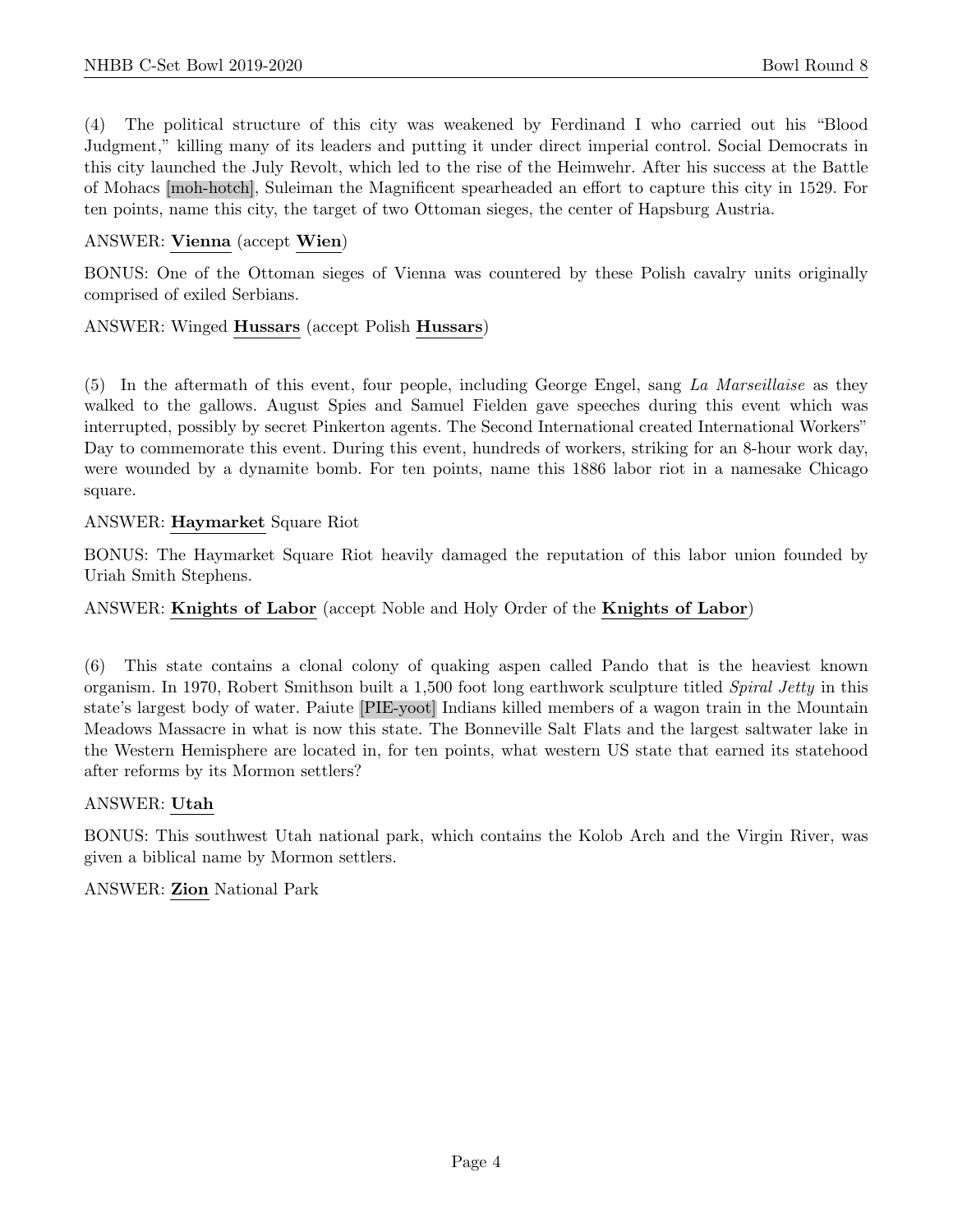(7) The Treaty of Wallingford guaranteed this king's ascension to the throne and ended a conflict involving his mother, Matilda of Flanders. Following this man's death, his son joined with Frederick Barbarossa and Philip Augustus on the Third Crusade. This king allegedly asked, "will no one rid me of this meddlesome priest," prompting four knights to carry out an assassination in Canterbury Cathedral in 1170. For ten points, name this king of England who fathered Richard the Lionheart and John.

ANSWER: Henry II of England (prompt on Henry)

BONUS: By despairing about the "meddlesome priest," Henry II essentially ordered the murder of this Archbishop of Canterbury in 1170.

ANSWER: Thomas a Becket (prompt on Thomas (of Canterbury))

(8) In a bronze sculpture depicting this war, a group of men walk toward the right behind the title commander on horseback; that sculpture is by Augustus Saint-Gaudens. Timothy O'Sullivan photographed The Harvest of Death during this war, during which Mathew Brady photographed many battlefields. Winslow Homer documented this conflict through illustrations like "The Army of the Potomac." For ten points, name this war that inspired the Gettysburg Cyclorama.

# ANSWER: American Civil War

BONUS: Winslow Homer was commissioned by this New York-based magazine that employed cartoonist Thomas Nast and produced images like Boss Tweed as a vulture.

# ANSWER: Harper's Weekly

# Third Quarter

The categories are  $\dots$ 

- 1. Martin Luther King Jr.
- 2. Joan of Arc
- 3. 20th Century Iran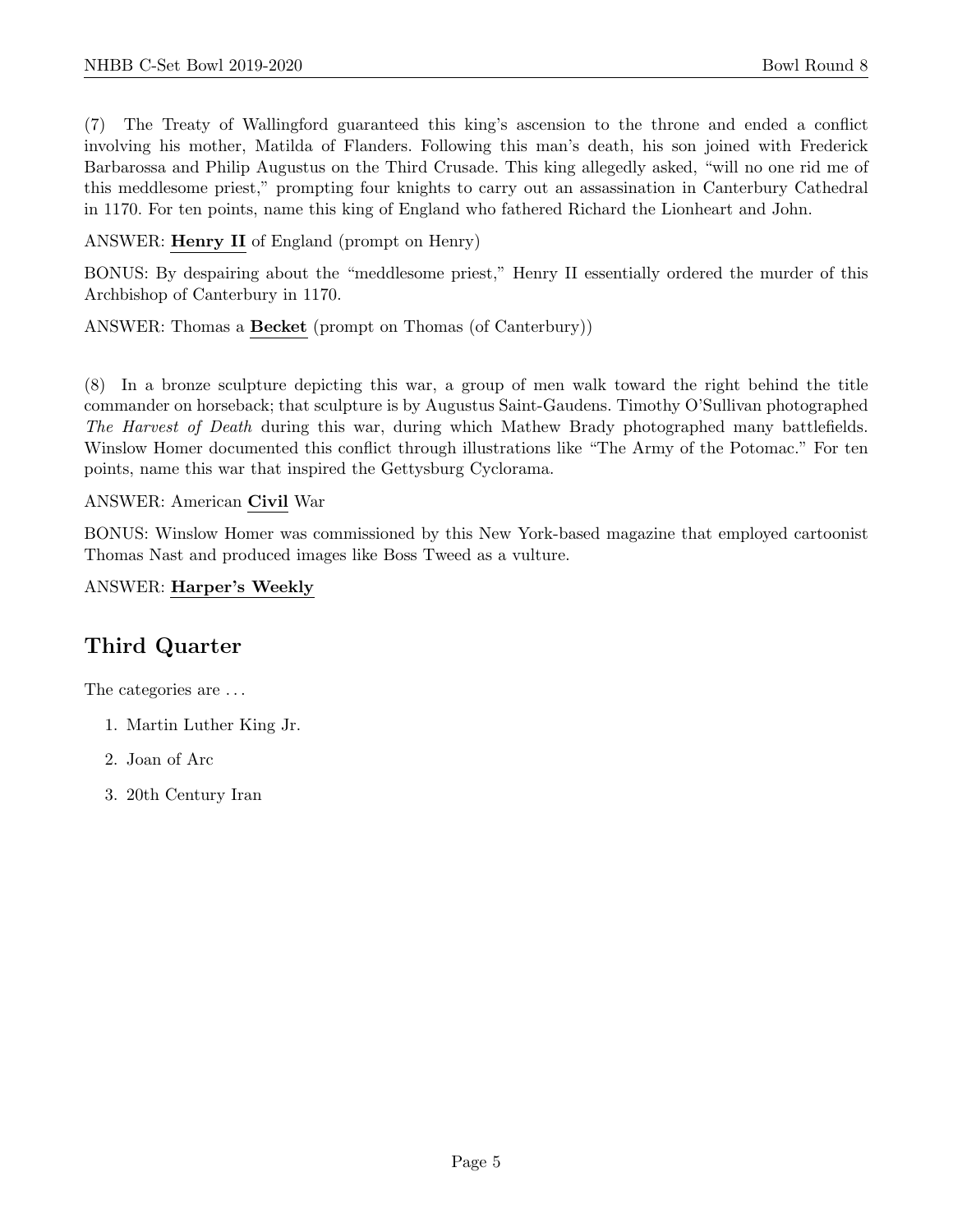Martin Luther King Jr.

In what city did...

(1) he give his "I Have a Dream" speech at the Lincoln Memorial?

# ANSWER: Washington D.C.

(2) he write "Injustice anywhere is a threat to justice everywhere" while in jail in Alabama?

# ANSWER: Birmingham

(3) he support an Alabama bus boycott sparked by Rosa Parks?

# ANSWER: Montgomery

(4) he lead a march across the Edmund Pettus Bridge?

# ANSWER: Selma

(5) he support striking sanitation workers in Tennessee before being assassinated?

# ANSWER: Memphis

(6) crowds, upset at his death, not riot after being calmed by an impromptu Robert Kennedy speech?

# ANSWER: Indianapolis

(7) he move to North Lawndale in 1966 to support open housing?

# ANSWER: Chicago

(8) King support Robert Hayling's movement, which included a "dive-in" at the Monson Motor Lodge swimming pool?

# ANSWER: St. Augustine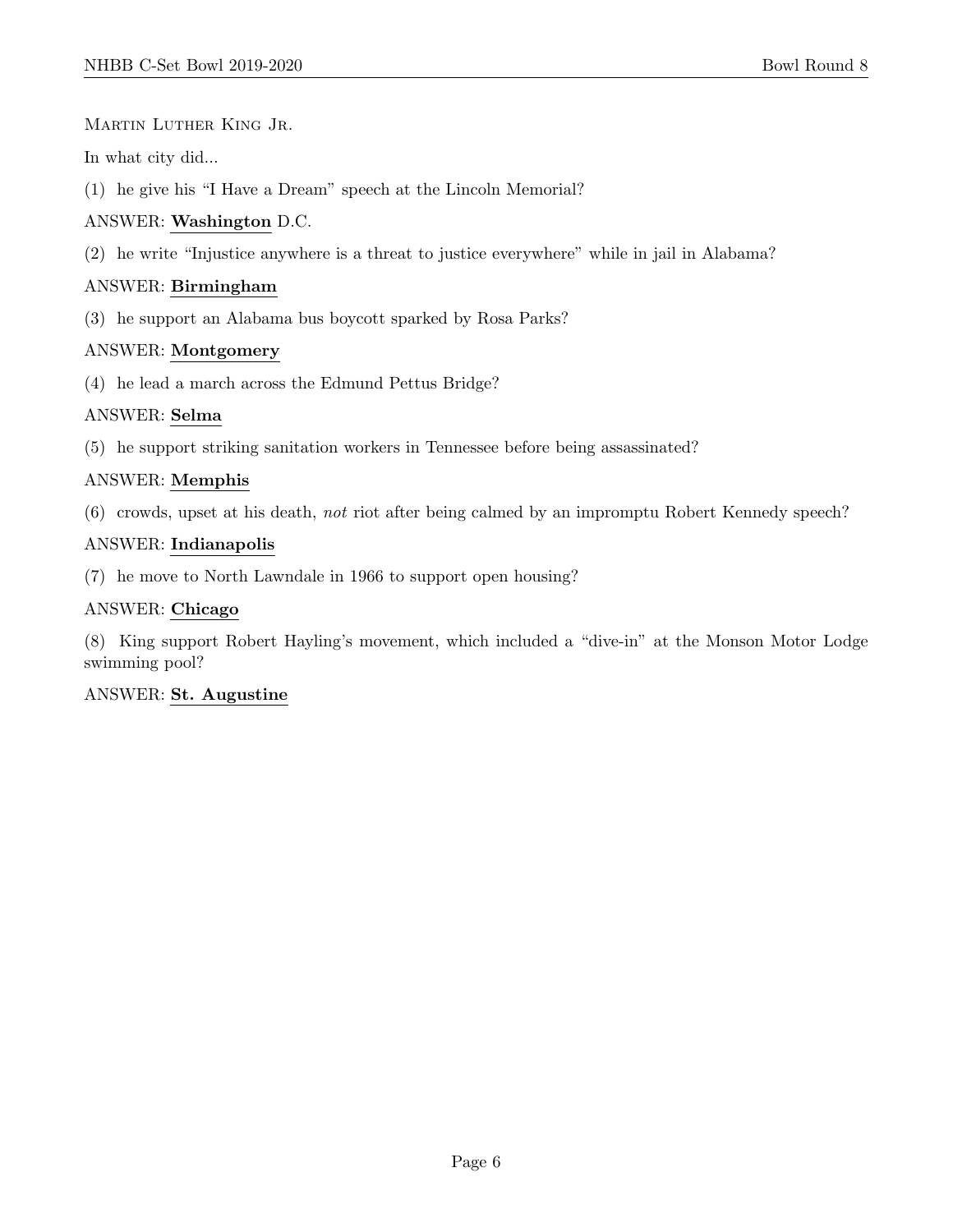JOAN OF ARC

Name the...

(1) Country she supported against England in the Hundred Years" War.

# ANSWER: France

(2) City whose siege she relieved, catapulting her to fame.

# ANSWER: Orleans

- (3) Method by which she was executed.
- ANSWER: burning at the stake
- (4) Crime she was executed for which she committed by disguising herself.

# ANSWER: cross-dressing

(5) Monarch who supported Joan and was crowned in Reims [RONCE] Cathedral in 1429.

# ANSWER: Charles VII [7] (prompt on "Charles")

(6) City, the stronghold for the English, where she was temporarily imprisoned.

# ANSWER: Rouen

(7) Town in northern France where she was captured.

# ANSWER: Compiegne

(8) Faction that captured her, supporters of John the Fearless.

# ANSWER: Burgundians (accept Burgundy)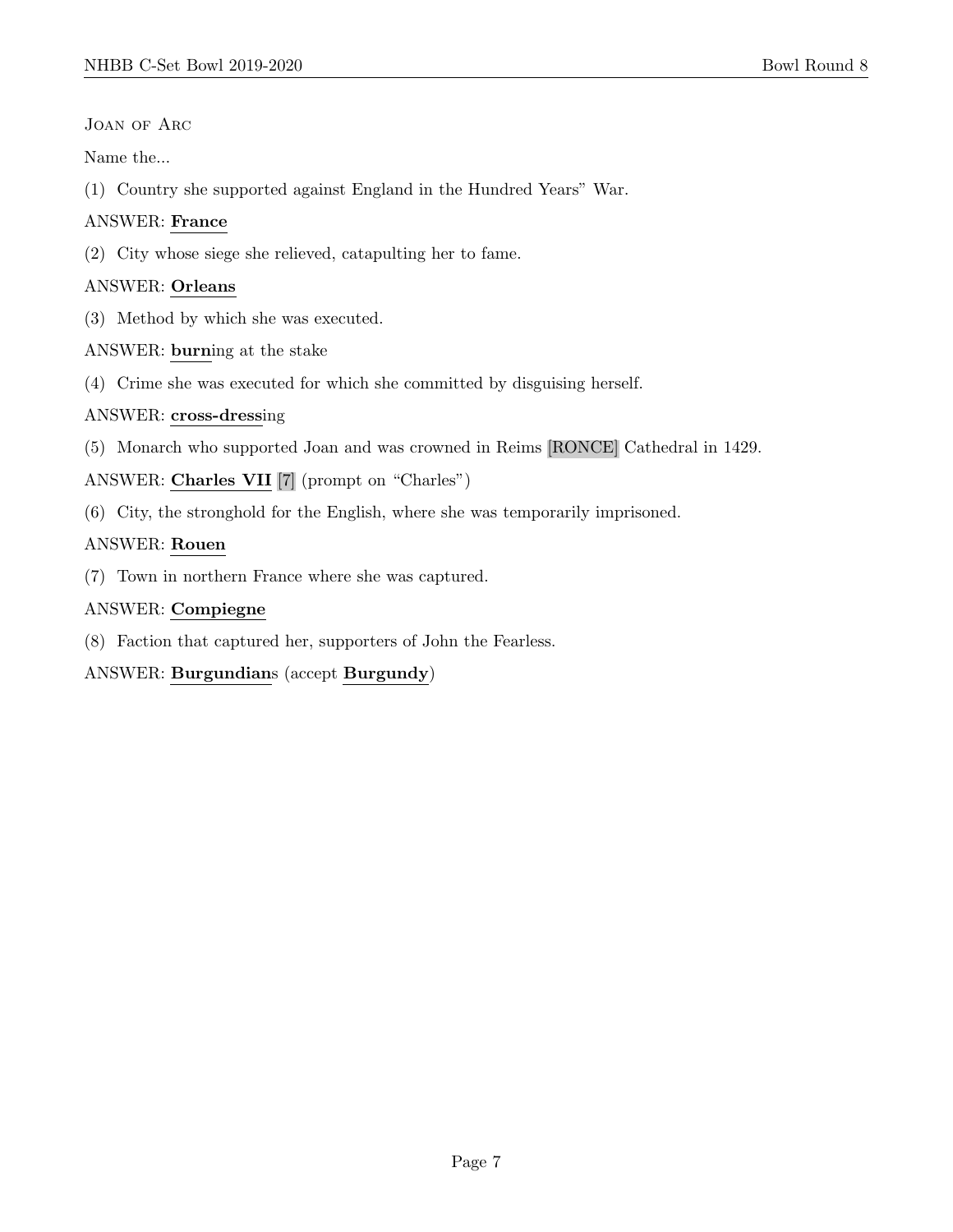# 20th Century Iran

Name the...

(1) Capital city, where parts of the Golestan Palace were destroyed to make room for new buildings.

# ANSWER: Tehran

(2) Neighboring country that invaded it in 1980.

# ANSWER: Iraq

(3) Native, millenia-old religion that was given special protections under the Constitution of 1906.

# ANSWER: Zoroastrianism

(4) Leader of the 1979 revolution who transformed Iran into an Islamic state.

# ANSWER: Ruhollah Khomeini (accept Ayatollah Khomeini

(5) Leader overthrown in that revolution, the last Shah of Iran.

ANSWER: Mohammad Reza Pahlavi (accept either or both names)

(6) Color that names a reforming "Revolution" in the 60s and 70s under the last Shah.

# ANSWER: White Revolution

(7) Popular Prime Minister who was overthrown in a 1953 CIA coup.

# ANSWER: Mohammad Mosaddegh

(8) Secret police trained by the CIA and Mossad.

# ANSWER: SAVAK (accept Sazeman-e Ettela'at va Amniyat-e Keshvar)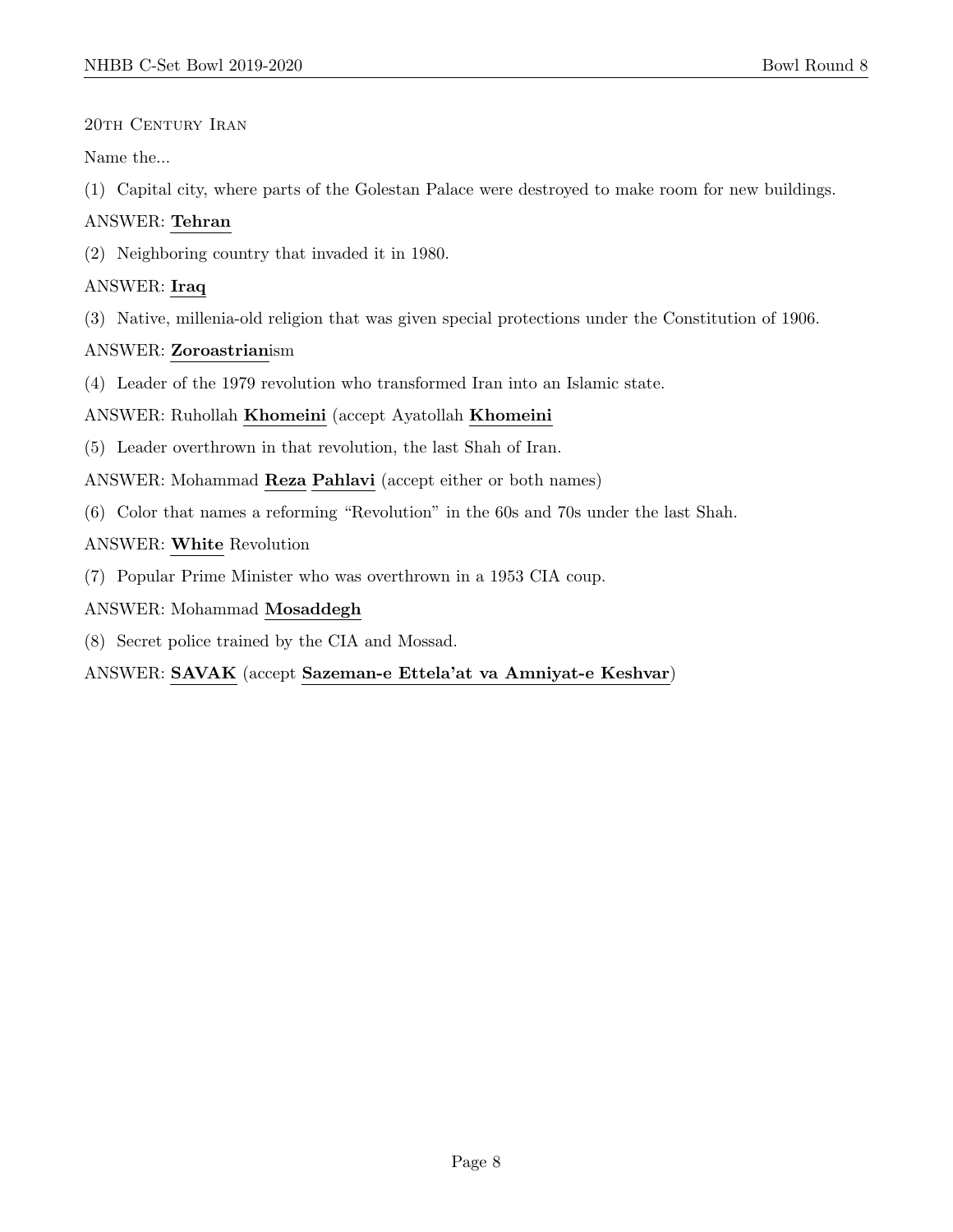# Fourth Quarter

(1) Three bright arcs around this object were named for the motto of the French Revolution. George Airy was blamed for the British team failure to discover this object first after Johann Galle used calculations by Urbain Le  $(+)$  Verrier to do so. This planet, whose largest moon is Triton, was the final one visited by *Voyager 2*, which observed a Great  $(*)$  Dark Spot on it. For ten points, name this planet that, after the demotion of Pluto, regained its status as the farthest planet from the Sun.

# ANSWER: Neptune

(2) This man wrote about the noble savage Hayy in his treatise The Christian Philosopher, the first book of science published in the Americas. This man, whose father served as President of (+) Harvard for two decades and fought against governor-dictator Edmund Andros, supported smallpox inoculation in New England. The  $(*)$  executions of colonists during the Salem Witch Trials were supported by, for ten points, what son of Increase, a Puritan minister during the First Great Awakening?

# ANSWER: Cotton Mather

(3) John Stuart Mill claimed that this battle, "even as an event in British history, is more important than the Battle of Hastings." Ctesias [tee-sus] and Herodotus disagree over whether a general who had earlier sacked Eretria, Datis, was (+) killed at this battle. Eleven Plataeans were killed at this battle, where troops of the Leontis tribe were commanded by Themistocles. (\*) Miltiades [mill-TIE-uh-deez] led the winners of this battle, after which Pheidippides [fay-uh-DIP-uh-deez] delivered the news to Athens. For ten points, name this 490 BC battle that inspired a modern 26 mile race.

# ANSWER: Battle of Marathon

(4) This philosopher once studied under the Earl of Shaftesbury, who he also served as a physician. In one book, this philosopher developed a theory of identity based on memory; in another book he argued for tolerance for everyone but Catholics and  $(+)$  atheists. This author of A Letter Concerning Toleration developed the idea of the  $(*)$  tabula rasa in An Essay Concerning Human Understanding. For ten points, name this English empiricist who defended the right to revolution in Two Treatises on Government.

# ANSWER: John Locke

(5) The first battle in this conflict arose after merchants aboard the Thomas Coutts signed a trade bond despite orders to the contrary, prompting the  $(+)$  Hyacinth and Volage to blockade a nearby town. During this war, a letter asking "where is your conscience" was addressed to one side's monarch by Lin (\*) Zexu. This conflict ended in the Treaty of Nanking which ceded Hong Kong to Great Britain. The Qing were defeated in, for ten points, what 1839 war over the trade of a namesake drug.

ANSWER: First Opium War (prompt on Opium War)